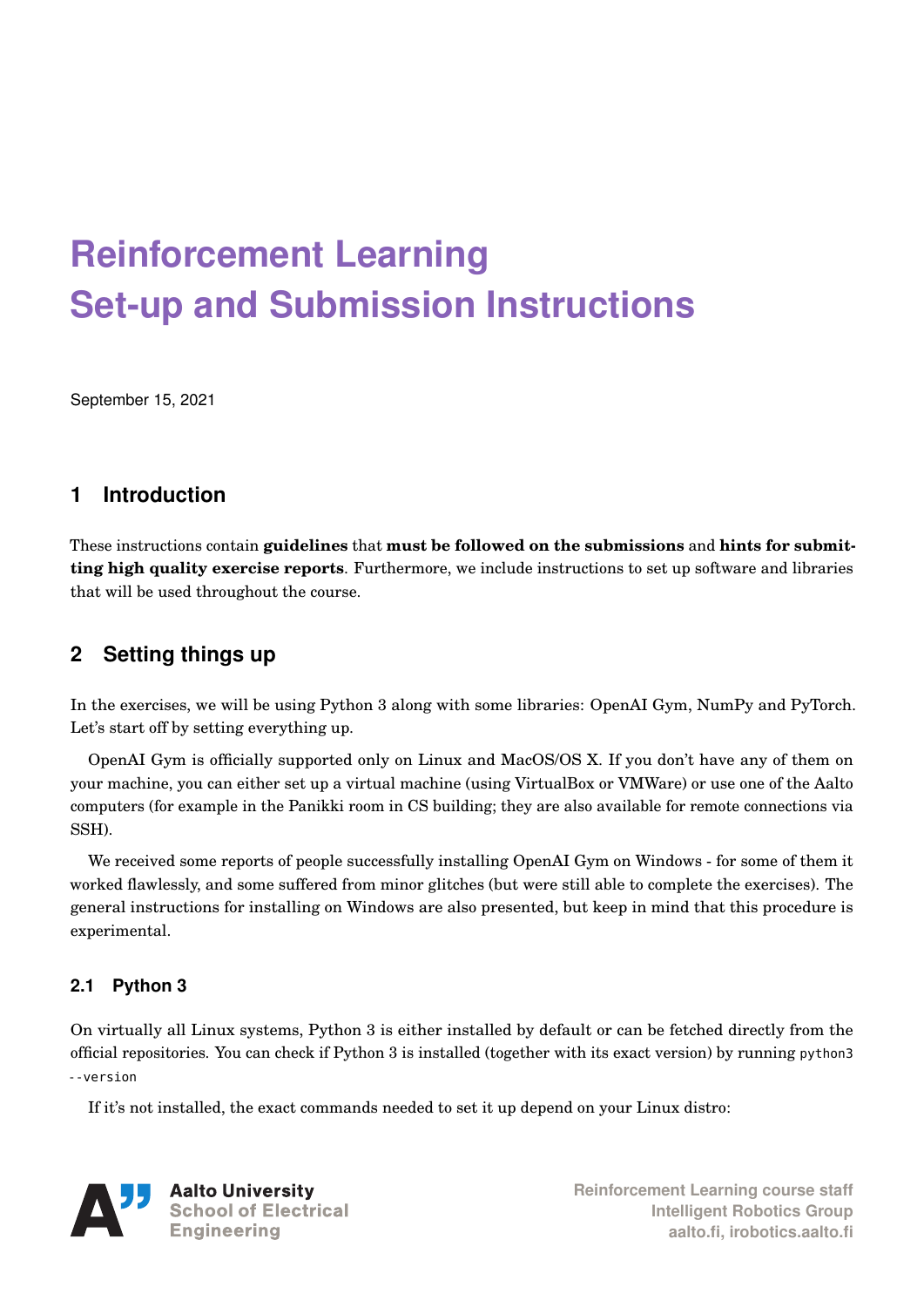- 1. Debian, Ubuntu and their derivatives: Open the terminal and run sudo apt-get install python3 python3-pip
- 2. Arch (and derivatives) Open the terminal and run sudo pacman -S python3

On Windows, Python can be downloaded from <https://www.python.org/downloads/>

#### **2.2 OpenAI Gym, NumPy, Matplotlib...**

If you've installed pip, installing OpenAI gym can be installed with the following command: sudo pip3 install gym numpy matplotlib seaborn pandas

If you don't have root access on your machine (for example on university computers) or if you're using a distro that insists on installing pip packages locally on your user account (such as Gentoo), you can run pip as follows:

pip3 install --user gym numpy matplotlib seaborn pandas

On Windows, the command should be: pip3 install gym numpy matplotlib seaborn pandas

For more details, see <https://gym.openai.com/docs/>, <https://www.scipy.org/scipylib/download.html> and <https://matplotlib.org/users/installing.html>.

## **2.3 PyTorch**

Installing PyTorch on Linux should narrow down to running sudo pip3 install torchvision or pip3 install --user torchvision.

On Windows, you can try the following:

pip3 install torch==1.9.0 torchvision -f https://download.pytorch.org/whl/torch\_stable.html

For installation instructions on other platforms (or with tools like anaconda), refer to <https://pytorch.org>

#### **2.4 Working remotely**

Aalto is providing computers in the CS and Maari buildings with GPUs where you can develop and run your code or train models if your computer is not capable of doing so within a reasonable time. We recommend that you use these possibilities to reduce the time you are waiting for models to train and especially for the project work.

To set things up, you should follow the standard Linux procedures (bare in mind that — as a student you don't have sudo rights on those machines, so pip packages have to be installed with the --user switch).

You can later work remotely by using SSH to connect to these machines. First, you should open a SSH connection to kosh.aalto.fi or lyta.aalto.fi, log in using your Aalto username and password, and — from Kosh/- Lyta — connect to one of the classroom computers. The full list is available at [https://www.aalto.fi/en/services/linux-computer-names-in-it-classrooms.](https://www.aalto.fi/en/services/linux-computer-names-in-it-classrooms)

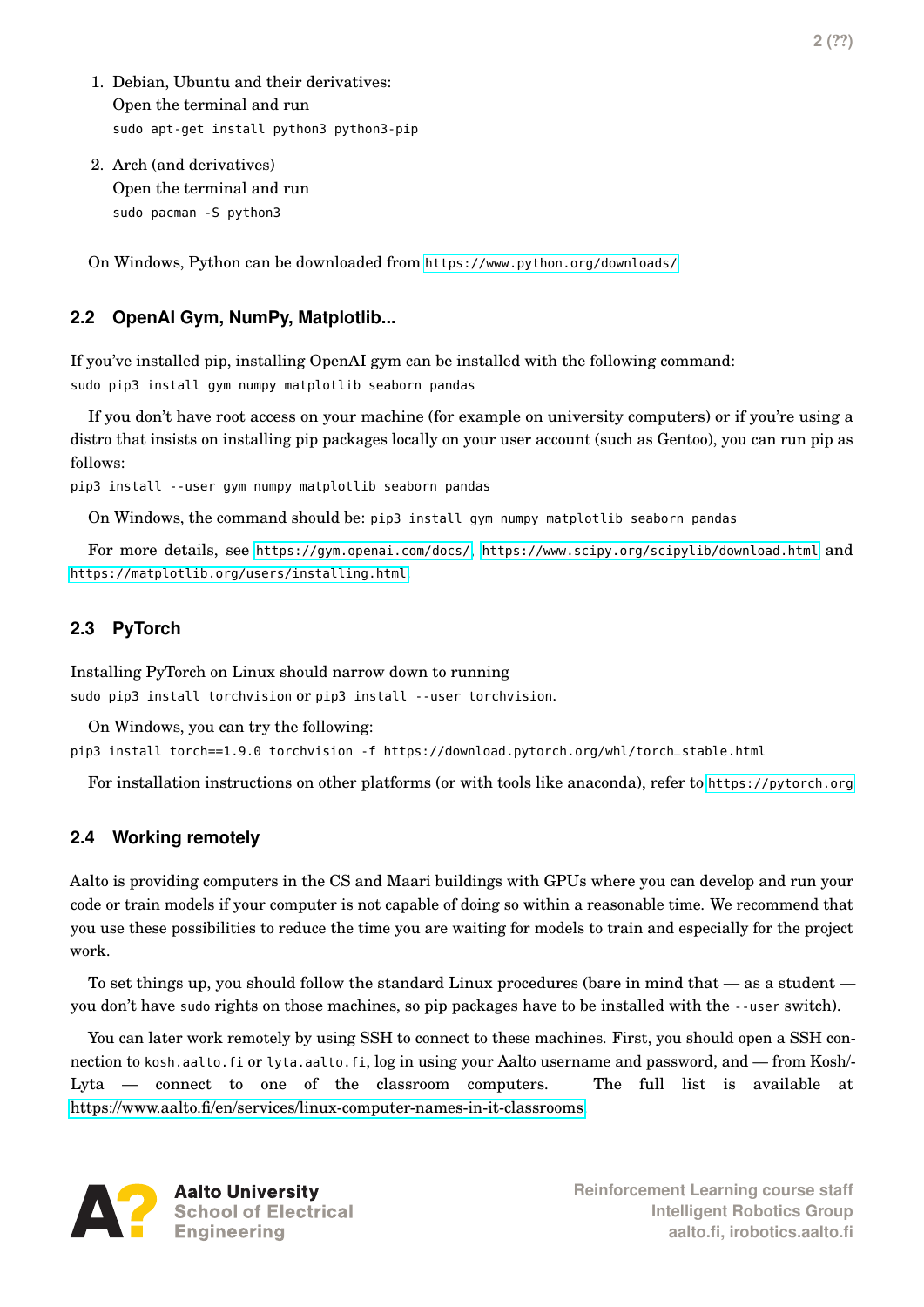More information on the Paniikki computer lab can be found [here.](https://scicomp.aalto.fi/aalto/paniikki/)

#### **2.4.1 Connecting from Windows**

To use SSH on Windows, the easiest way is to download and install PuTTY. If you want to observe the progress of your training, you will additionally have to install an X server for Windows (Xming is a good option) and enable X11 forwarding when connecting from PuTTY.

#### **2.4.2 Connecting from Linux/Mac**

On Linux and Mac, connecting basically narrows down to invoking ssh username@kosh.aalto.fi or ssh username@lyta.aalto.fi, entering your Aalto password, and from there connecting to any of the lab machines by running ssh machine\_name.

If you wish to visually follow the training process, you should pass the -X flag to the ssh command. For example, if you're logging in to kuukivi, you would first run ssh -X user@kosh.aalto.fi followed by ssh -X kuukivi. Sometimes you may have to use -Y flag instead of -X (depends on your system configuration).

You can make the process easier by appropriately setting your SSH configuration in /.ssh/config:

Host kosh

HostName kosh.aalto.fi User aaltousername ForwardX11 yes ForwardX11Trusted yes

Then, add similar definitions for the machines you want to use (example for bit):

Host bit

HostName bit User aaltousername ProxyCommand ssh −q −A kosh nc −q0 %h %p ForwardX11 yes ForwardX11Trusted yes

After adding these setting, you can login to bit simply with ssh bit.

You can also copy your own machine's RSA identification, such that you don't have to provide your password every time you log in with ssh-copy-id kosh (**don't do it on a public computers**). For security reasons, this requires appropriate permissions on your SSH-related files and directories to work (e.g., your home directory and the authorized\_keys file cannot be writable by other users).

On Linux, you may also have to enable indirect GLX rendering in your X server configuration; this can be done by adding the following to the /etc/X11/xorg.conf file on your local machine (create the file if it doesn't exist):

```
Section "ServerFlags"
Option "AllowIndirectGLX" "on"
```

```
Option "IndirectGLX" "on"
```
EndSection

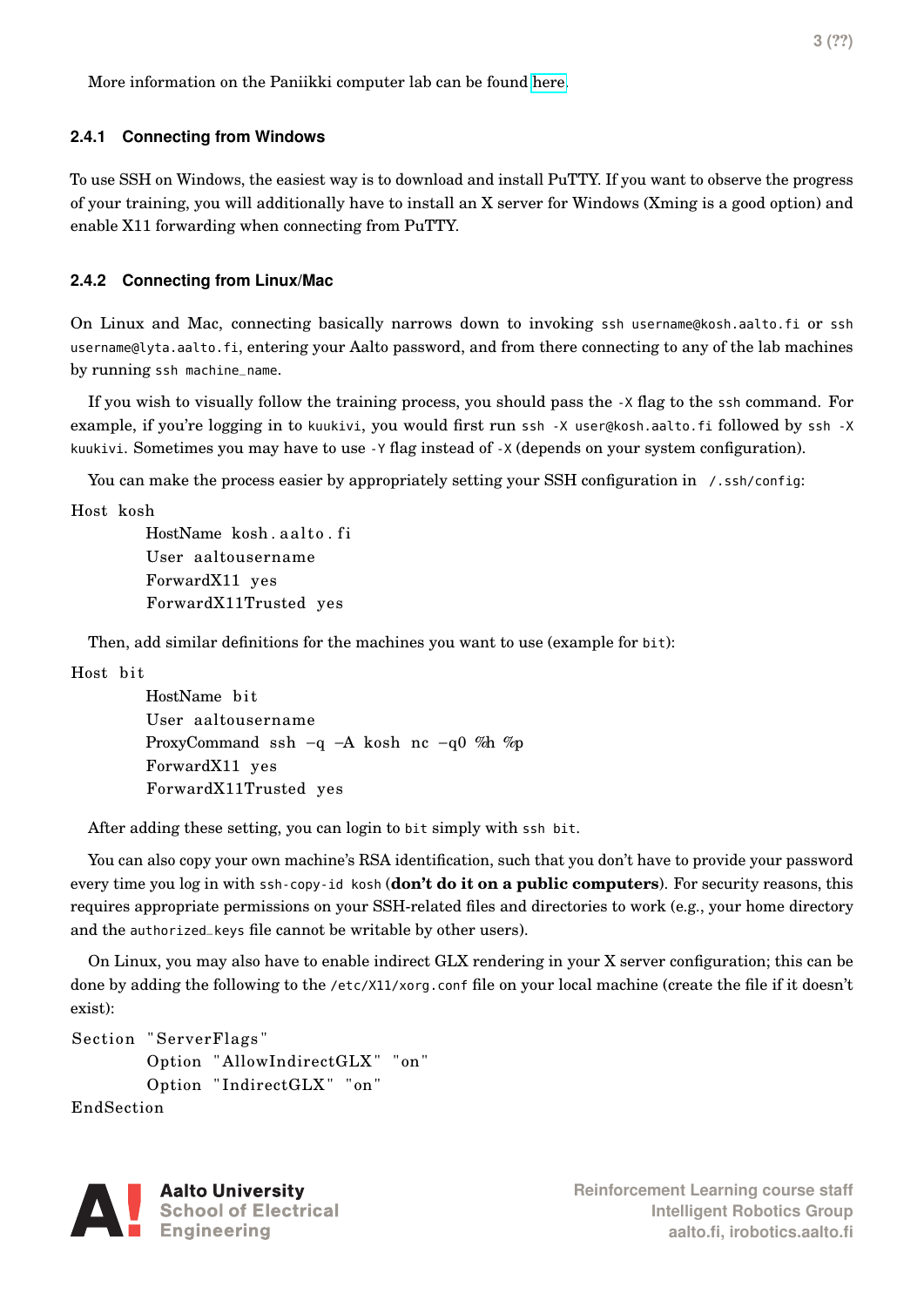# **3 Exercise Submissions**

Exercises **must be done individually**. We will use TurnItIn to verify this. You can work with peers on the solutions but **the solution you provide must be your own work**. It is advised to attend to the exercise sessions as TAs will assist you on the solutions.

The answers to the exercises are given on the first exercise session. This session will be recorded so that it is available to everyone that cannot attend to the first session.

A good exercise submission report should meet the following criterias:

- The latex template is used
- Sections in the latex report match the tasks/questions in the instructions
- Plots have axis labels and titles
- Plots are included in the report and as files in the submission box
- Submission are not in a compressed zip file, including only the required files

We will subtract one point per criteria that is not met, up to 5 points total for each exercise.

#### **3.1 Late submissions**

Late submissions that have been submitted after the deadline but before the next exercise session will be subtracted 50% of the points. Submissions after the exercise session have been held are usually not accepted unless there is a good reason such as medical reasons. Please contact the course staff in such situations.

## **3.2 Latex Template**

The submissions must be written using the latex template we provide. Refer to the latex template for examples on how to structure the report and include code pieces or formulas.

## **3.3 Plots**

Plots must to be included in the report and as files in the submission box.

## **3.4 How to answer questions**

**Tasks:** require you to complete a programming assignment. The relevant lines you changed or filled in the provided code must be in the report. Plots generated during the training of a task must be in the report. No argumentation is required in the programming tasks.